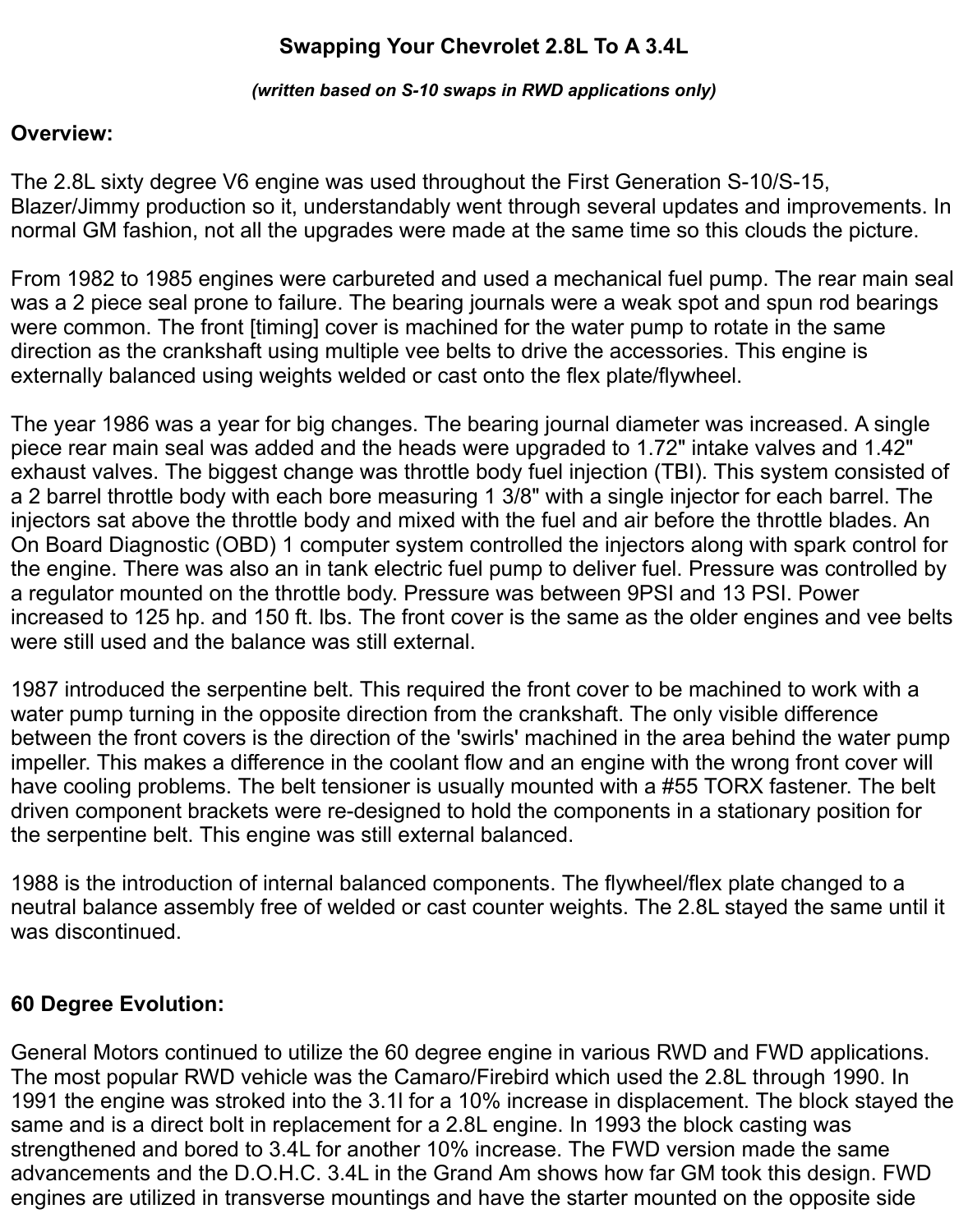when compared to RWD engines. FWD engine also use different motor mounts, thus the block does not have the mounding holes drilled and taped for RWD mounts. First generation FWD engines used the same cast iron heads and the RWD vehicles but later changed to an aluminum head. The aluminum heads are NOT available with an intake for TBI or Carbureted engines. There are ways to convert you vehicle to using a different fuel injection system along with these late model heads and intakes. But this article will not discuss these possibilities. For choosing a block it is recommended to choose from RWD blocks to ease your swap.

## **Sources of 3.4L Engines:**

The ideal used engine is the 93-95 Camaro and Firebird and they are readily available throughout the US and Canada. Engine re-builders sell 3.4L long block setups for the Camaro. The Ideal NEW engine is the GM HT 3.4L Crate engine.

The GM HT3.4L is GM's bolt in, long block for carbureted 82 to 85 S-10 vehicles. Their advertising says it cannot be used on TBI applications because GM only emissions approved it for 82-85 automatics. This is due to each variety [auto and standard] needing their own approval and the newer EFI units would need the same. They cannot recommend that you use the engine for an application that is a violation of the Federal Air Pollution laws. When you consider the requirements of installing the crate engine in an 82 to 85, it becomes clear that it is more suitable to the newer (EFI) vehicles. *Using this block in and EFI vehicle however, will void the factory warranty on the engine.*

If you are going to use the crate for a TBI truck the crate engine comes with the front cover for vee belts, You must change this (except on an 86) so your water pump will work properly. Remember it was discussed earlier that the serpentine belts require the water pump to turn in the opposite direction that vee belts do. Then ALL of your existing 2.8L accessories, sensors, manifolds, mounts, a neutral balance flywheel (if applicable), intake and throttle body.

For a carbureted engine you need an electric fuel pump because there is no place on the block to mount a mechanical fuel pump, this applies is using the crate or a Camaro engine. Also 82 to 83's with a cable clutch need to change over to a hydraulic clutch system because there is no 'boss' for the clutch cable pivot. Also it is recommended to install a fuel pressure regulator for your carburetor, you can however use the regulator on the old mechanical pump but this is a jobber solution at best. Then continue with swapping over all of your existing 2.8L accessories, sensors, manifolds, mounts, a neutral balance flywheel (if applicable,) intake and throttle body.

If you have chosen to use a Camaro engine on your TBI truck with serpentine belts remember that the Camaro was a car that used a serpentine setup. BUT you still need to remove the pump and front cover and use your S-10 components. The front cover does not have a pointer on it to set timing and the pump will not work with the S-10 pulley which will be needed for your clutch fan. However, there is one exception. If you are going to use an electric fan for your S-10 you can use the Camaro water pump for your swap. The Camaro pump uses a smaller pulley, this will not cause any problems as the tensioner will absorb the small amount of extra slack. You will actually benefit from an over driven water pump and have more water flow. If you are using the Camaro engine for a carbureted truck everything on the Camaro block must go and you must use your original S-10 parts.

#### **General Swap Information:**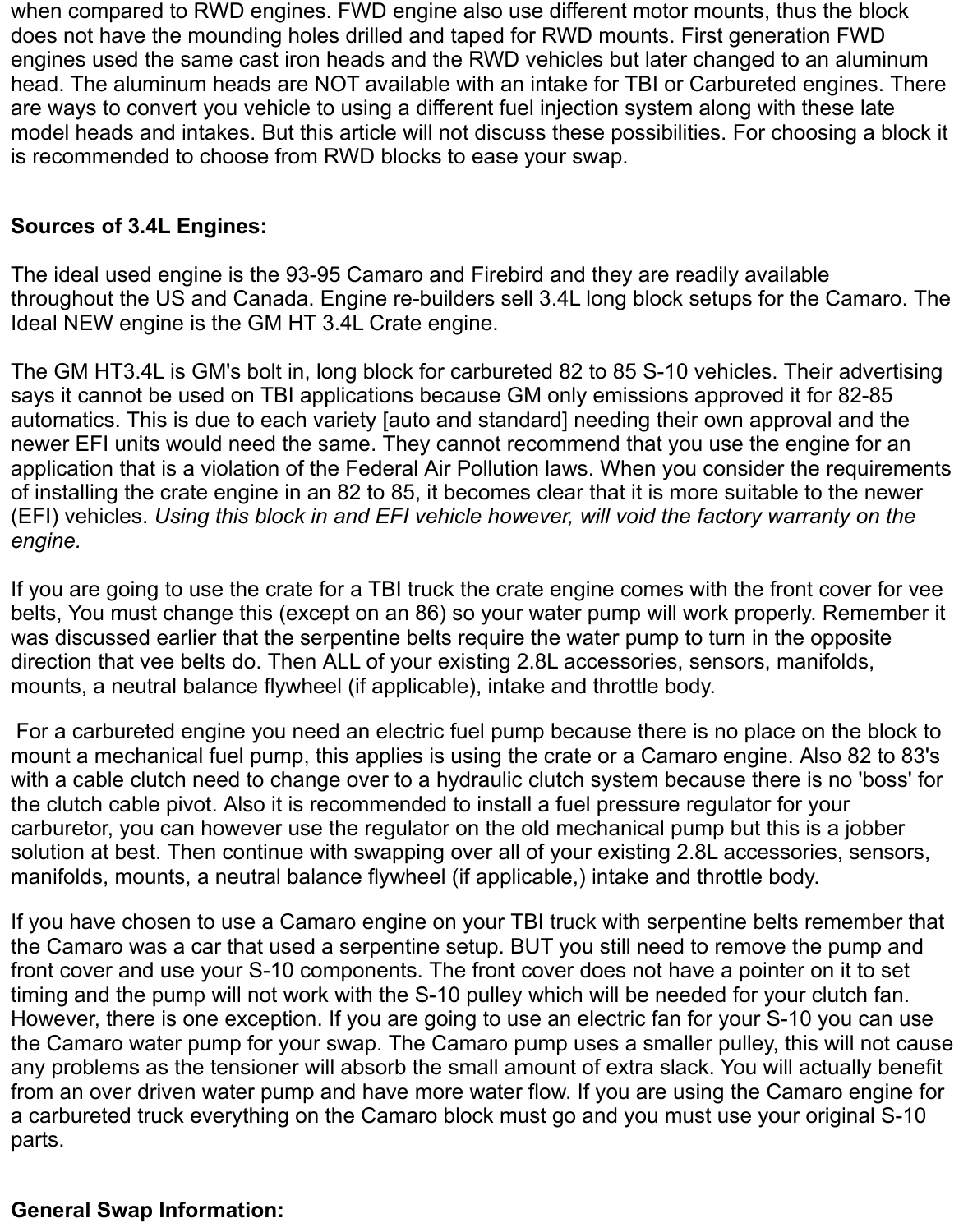Serpentine belt front covers will not work on vee belt engines. In 1986 The S-10 used a combination vee belt and serpentine belt drive. This truck still uses the normal vee belt front cover.

Anyone with a 4X4 needs to swap the oil pan and pick up over to the 3.4L as the 4X4 has a different sump than the 4X2 and the Camaro.

A Camaro oil pan will NOT work on an S-10. Always use your S-10 oil pan weather it be 4X4 or 4X2 or the crate pan if you own a 4X2.

If you have a truck (4X4 or 4X2) with vee belts and you are doing the Camaro swap it is suggested that you buy a new style oil pan that came on the serpentine belt equipped trucks and the crate motor's front cover. This new style pan will mate with the crate motor's front cover and you will NOT have to use the old style cover. The old cover and pan's design is far inferior to the newer setup. The new setup also uses a rubber gasket which will seal much better. If you are doing a crate swap then 4X2 owners will have no problem. 4X4 owners should buy a new style pan to mate with the crate motor's front cover. However if you are on a really tight budget with your swap then you may use the old style pan and cover. Remember that they MUST be use together you cannot mix and match parts.

TBI systems from 2.8L engines will run lean on a 3.4L unless you make some modifications. *This will be discussed later in the article*

Remember that if you are not using a new engine you are using something with WEAR always inspect a used engine. Cam, lifters, timing gear, bearings and seals all need to be checked and replaced if bad.

The Camaro engine can be re-cam'd w/ a low-mid torque cam like the one in the crate engine. This is a good solution for camshaft wear.

Your 2.8L headers and other bolt on items will fit onto the 3.4L block.

Always prime the oil system in any 60 degree engine. The hex shaft under the distributor fits a 6point 8mm socket. Tape it onto an extension and use a hefty electric drill to turn the oil pump until oil comes up ALL the pushrods. Smaller drills won't have enough torque once the oil starts to fill the system. You should fashion some sort of plug to go in the distributor hole because the right hand lifter galley ends at the distributor hole and if left un plugged no pressure will build in that glalley and the rockers wont get oil. You can use an old cut off distributor body to do this. If you have a Camaro engine you can cut apart the oil pump drive plug to do it.

TBI systems have two temperature sensors, one in the intake manifold and one in the corner of the driver's side head. The plug in the head has an 8mm square hole. This is hard to find. On a new crate engine, ROBO GRIP type pliers can remove the plug. Vise Grips won't. You may also have success by grinding down an old 3/8" extension to fit the plug. If you want to buy the tool then MAC and Snap On sell them in sets. NOTE: the passenger side head has the same plug facing the firewall. This would be the ideal place to hookup an aftermarket temperature gauge.

The Knock Sensor screws into the water jacket on the starter side. On Camaro engines it is close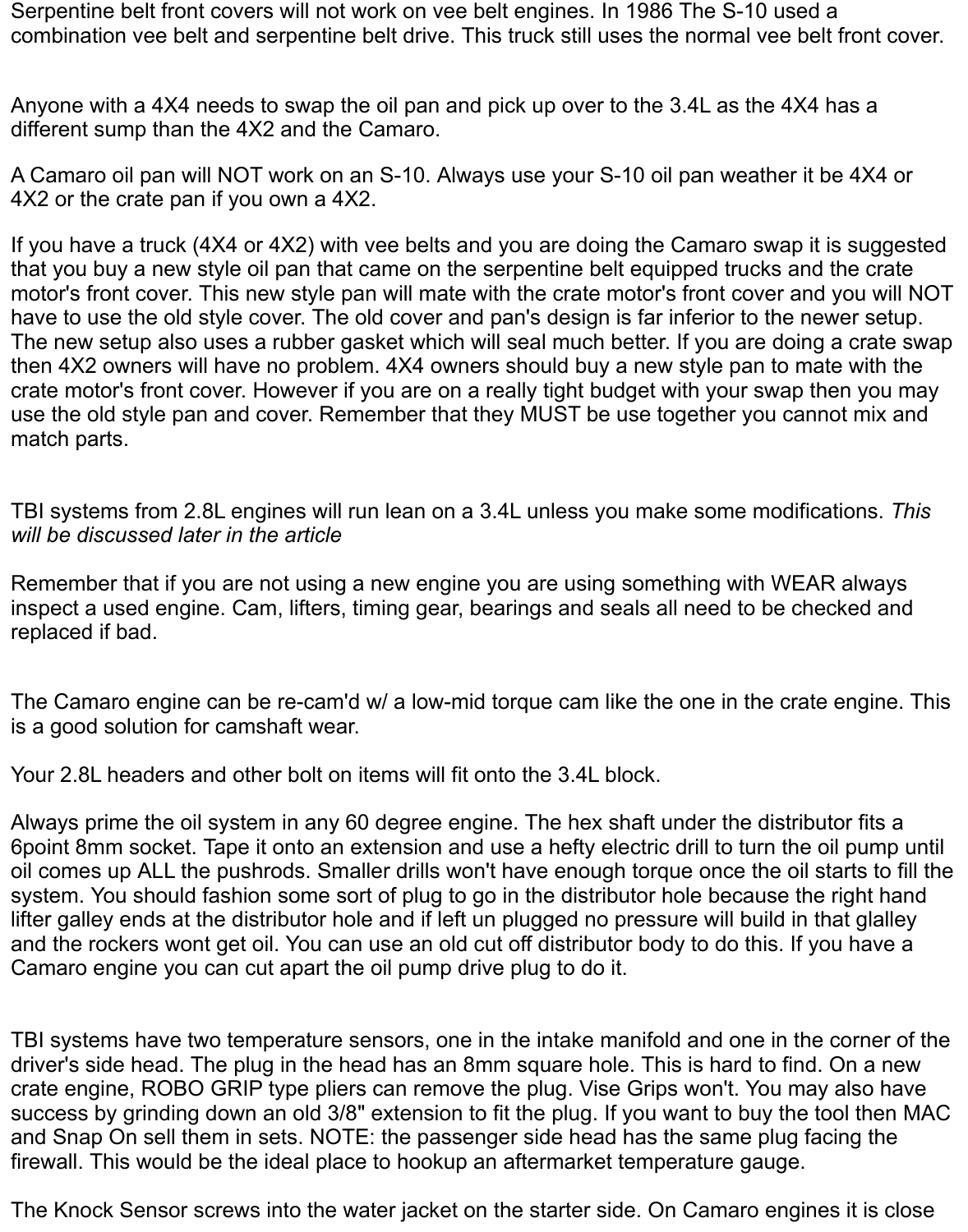to the motor mount and clears the starter. The crate engine only has one threaded block drain and it's close to the starter. They don't look like they would interfere when the engine is out and the exhaust manifolds are off. The plug won't hook up to the knock sensor as the small wire on the starter solenoid is in the way. A 1/4" x 1" NPT pipe nipple and a 1/4" elbow move the sensor away enough to hook it up. Do this before the engine is installed.

ALWAYS change the o-ring on your distributor. When you do this tape the shaft of the distributor with electrical tape all the way from where the groove for the o-ring starts to the very bottom the the gear. This will protect the new ring from any nicks or cuts. Then slide the o-ring, coated in oil, up to the groove where it sits.

The rotor points to 7:00 o'clock when #1 is at TDC Firing.

When the distributor starts to come out, the rotor will move to 6:00 o'clock position. When you install it; start with the rotor pointing to 6:00 o'clock and is should swing over to 7:00 o'clock. The new o-ring will make it snug, work at it till it is completely seated. Make sure that the engine is on compression and the timing marks are lined up at zero. If it won't start, line the marks up and take off the cap. If the rotor is pointing at 2:00 o'clock; you were 180 degrees out, do it over.

Camaro flywheels are thicker than S-10 flywheels so you can't use a Camaro flywheel in the 2.8L bell housing because there is no room for the fork. 82 thru 87 truck owners with manual transmissions need to obtain a neutral balance flywheel from an 88-93 2.8L S-10. Or have a machine shop remove the weights and neutral balance the flywheel with a flywheel resurface, this would be as good as buying a new flywheel.

In your Camaro block you will notice some extra holes. These come from the cam position sensor, the crank position sensor and the block heater (if equipped). Fill these holes with the proper sized frost plugs to ensure a quality swap. NEVER just cut the wires short and leave the sensors to keep the hole plugged.

You cannot use any of the Camaro accessories on a TBI truck because they all have some differences from the S-trucks. The alternator has the same internals and in theory would work but the case is different. The power steering pump is the same on the outside but the pressure regulator is different, as it was use on a rack and pinion system in the Camaro. The water pump, like the alternator, is the same inside but the shaft and snout on the pump is a shorter length, While you can use the Camaro water pump and pulley, you cannot use it with a clutch fan.

The starter for both engines are the same inside and out except for the 12 volt supply post on the 2 are different sizes. The S-Truck one is larger than the Camaro.

When putting on the engine mounts from an S-10 on to the 3.4L you may have to grind part of the mount to clear the casting around the base of the engine (where the oil pan bolts up) it may be necessary to remove about 1/4 inch of material off the mount.

#### **Doing The Swap:**

Drain all your fluids first!

Remove the engine and bell housing as one unit and remove the transmission and drive shaft on their own. The transmission must be removed to free the engine and the driveshaft must come out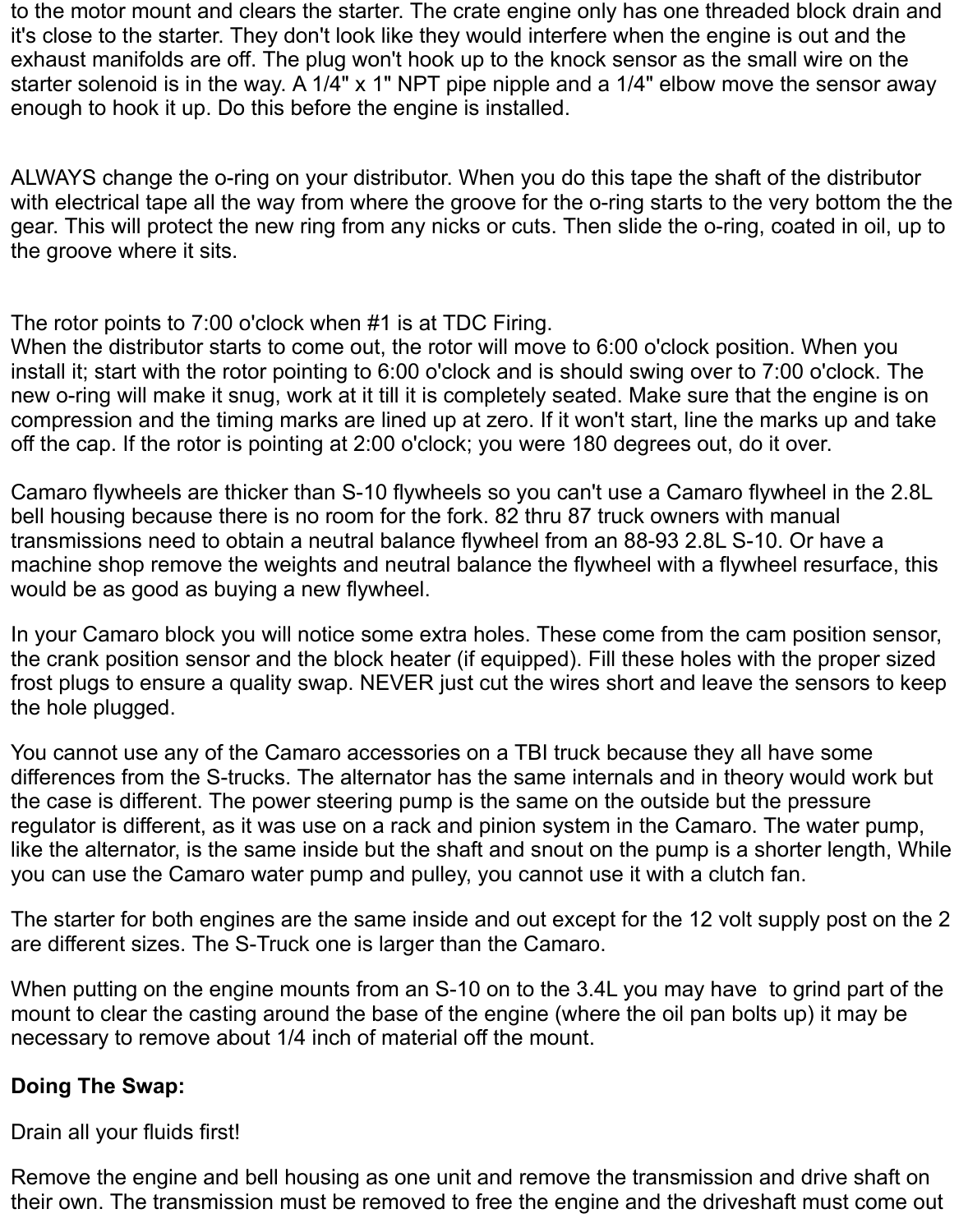to remove the transmission. The drive shaft is removed by un bolting the retaining clips in the rear. If you have a 2 piece shaft un bolt the carrier bearing also. With all the bolts undone slide the shaft forward until it is free from the rear and then slide it back in the other direction to pull it from the transmission. Now remove your cross member to aid in the removal of your transmission. On a manual you can just un bolt the transmission from its bell housing and pull it out. On an auto you will have to un bolt the bell housing from the engine. To do this it will be easier to remove the transmission cross member first and then drop the transmission tail down to make it easier to access the top bolts. Before you drop out your transmission be sure to remove all of the connectors and fuel line clamps. When removing the slave cylinder from a manual you just need to remove the blots and SLOWLY back it off from the clutch fork. Allowing it to just spring out may introduce air into the lines or even damage the slave or master cylinder. Some people have removed and reinstalled the engine with the transmission in tact but it is much trickier. With your driveline out it is time to move forward with the engine removal.

Drain all your fluids first and disconnect your battery and remove it! Remove the upper fan shroud, unhook the hoses from the radiator and remove it and the lower shroud. Remove the bolts holding the clutch fan to the water pump shaft and remove the fan. Start removing the belt driven items. Remember to keep the power steering pump upright and slide it into the corner behind the driver's headlight, the hoses should allow this but it will leak if it is not upright. Hopefully the A/C compressor can be moved to the passenger side and stay connected (either of the author's trucks did not have air) and all the rest of the accessories and the mounting brackets get removed from the engine compartment. This is a good time to unhook and remove the fuel line and return line from the TBI, watch out for fuel under pressure. Fuel WILL spill, mop it up. This makes a lot of space in front of the engine where one can stand, after climbing over the radiator support, and work on the engine. Use lots of penetrating oil on the exhaust manifold bolts, start applying it a few days before you want to start removing them. The exhaust manifold and 'Y' pipe can stay in the truck. Remove the bolts connecting the manifolds to the engine.

Remember that it really helps to take pictures of the general layout of the engine compartment before tearing things out and it is the only way to remember the location of the items that share the manifold bolts! A shop manual will also be a great asset.

Remove the air filter assembly and note the vacuum hose connections. Remove the distributor. Remove the fuel lines or just move them out of the way. You can choose weather or not you want to remove the intake manifold. If you leave it remove the TBI unit from it, if not the TBI can be left on the manifold and just remove the manifold and TBI as one. Use a 13mm offset wrench, the kind where the opening is dropped below the plane of the wrench handle, to loosen the two middle fasteners blocked by the Intake manifold body. Remove the distributor. The hex shaft that drives the oil pump might come out with the distributor. Remove the coil and EGR controller from the rear lift eye. This will make room to get to the grounds bolted to the back of the driver side head. You should be able to stash the top engine electrical harnesses over the wiring running behind the engine. Pull the bottom harness back after unhooking the knock sensor and the starter wires. Unhook the oil pressure sending unit(s) and unscrew them from the oil filter mount. Set up a chain and your hoist, you should be ready to remove the engine mount through bolts. Double check that everything is disconnected and tighten up the hoist and make sure it starts to lift the engine. Triple check that everything is loose and start lifting. Work the exhaust manifolds around the oil filter, mounts and the starter until the engine is free (the spring loaded bolts to the 'Y' pipe allow them to move around a bit). If you left your transmission on your engine you will have to lift on a very extreme angle to the truck. You will have to work very slow and a few hands may be needed to do some lifting and turning. If you have already removed the transmission then your angle will not be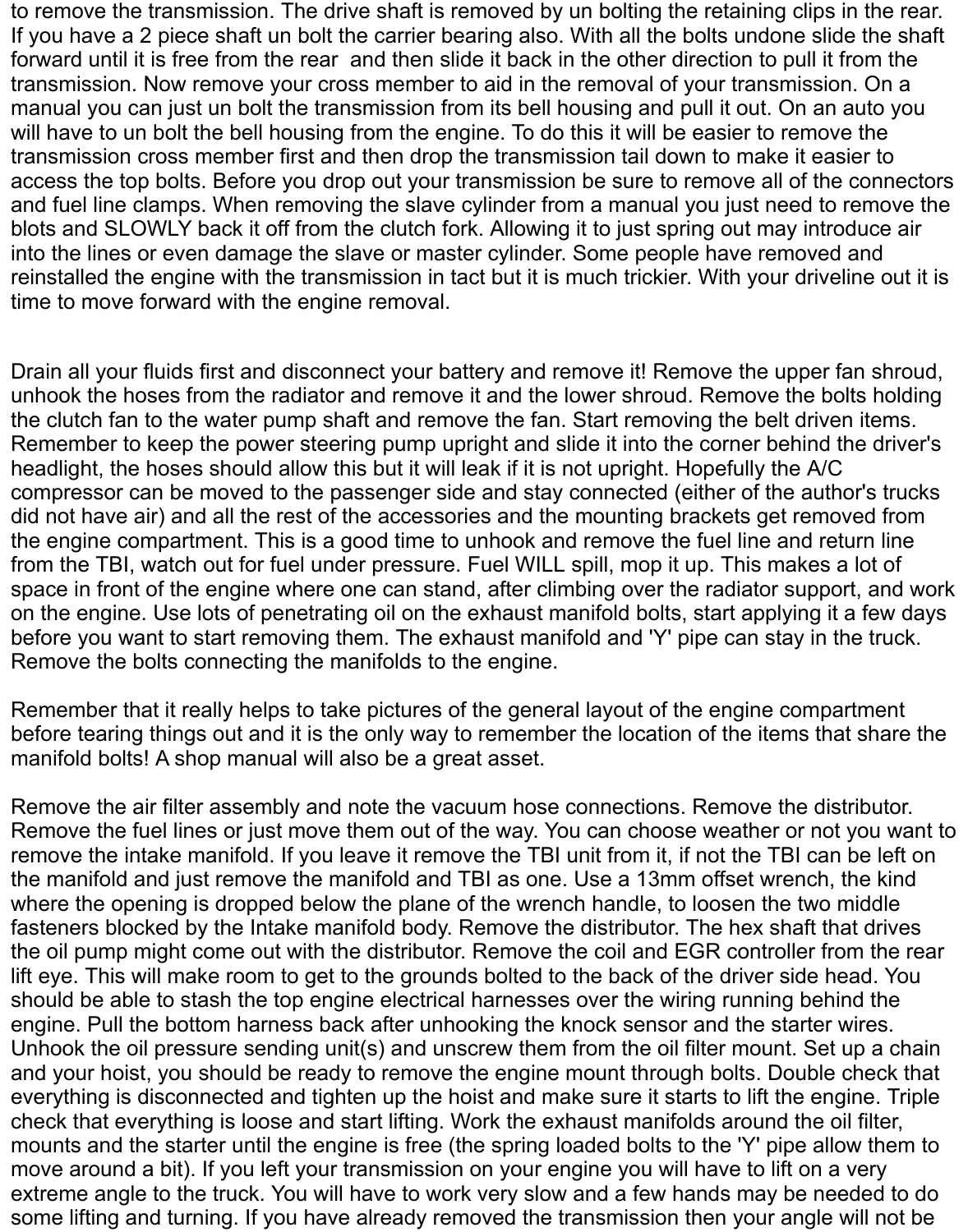as extreme but may still require some help so you don't chip any paint. Swap all your necessary components and ready your self for reinstallation.

Some reinstallation tips. When installing the transmission and engine together you will reach a point where the upper engine mounts are sitting on the front half of the lower mount and it seems that it won't go any farther. Get a jack under the transmission tail shaft area and jack the transmission up against the floor boards. This will raise the back of the engine and allow it to be lowered over the bottom mounts. If you choose to install everything separate the just reinstall the reverse of the removal. If you have a manual transmission be sure to align the clutch pack before you reinstall the engine. This will allow easy installation of your transmission. When you install your manual transmission put it in the highest gear (5th or 4th depending) so that you can turn the shaft by hand to allow it to slide into the mating splines. Then shift your transmission into neutral so that it can turn freely to install the drive shaft.

# **Carburetor Owners:**

When you have your swap done you will be fine using your carburetor and fuel delivery will not be a problem. However you may have to adjust your regulator which you will now have if you followed the previous advice given in the article. 12 switched supply will have to be given to your new fuel pump. Some further tuning to fuel delivery may have to be done to achieve a desirable fuel curve.

## **TBI Owners:**

There is a few extra steps involved in your swap. You need to supply more fuel to the engine. The old 2.8L injectors will not suffice. The simplest and surefire way to do this is to buy a set of 4.3L injectors to add the extra fuel. Simple and effective, they bolt right on, no modifications to anything is necessary. Some other option include a custom PROM for the computer. A Holley 502-3 TBI unit will also supply the fuel flow and give some extra air flow.

The 2.8L TBI is equipped with 33 lb/hr injectors, and the computer "pulses" the injectors at a rate commensurate with the 2.8L displacement. The idea is to keep the air / fuel ratio as close to 14.7 to 1 as possible. The computer can adjust for variances from engine to engine and different driving conditions, but the 3.4L is more adjustment than the computer can ideally achieve. As a result, drivability problems, such as hesitation and stalling in open loop, are common with 3.4L engines running stock 2.8L injectors. Installing the 4.3 injectors (45 lb /hr injectors) solves these problems and improves overall performance by allowing the injectors to flow more fuel using the same band pulse width (BPW) that is programmed in the 2.8L ECM. Running the 3.4L engine with 2.8L (33 lb/hr) injectors can cause a dangerously lean condition, especially at RPM's above 4000 because the air to fuel mixture is far too lean than what is required.

Sources for injectors are abundant. The cheapest option is to go to a salvage yard and pull injectors off a 4.3L engine. Look for the newest ones you can. When you get them home it is HIGHLY recommended you get a rebuild kit and replace the gaskets and o-rings. Or just go out an buy a new set. GM OEM injectors are the injectors of choice but several makers offer their own equivalents.

When you are ready to install them there could be nothing simpler. Assuming the TBI is already installed on the truck. Remove the air cleaner assembly. Un bolt the 2 fuel lines from the injectors. There is one o-ring on each of the lines. If these are cracked or hard they need to be replaced or they will leak. After you remove the fuel lines, un clip the wiring harness. Un screw the 3 Torx bolts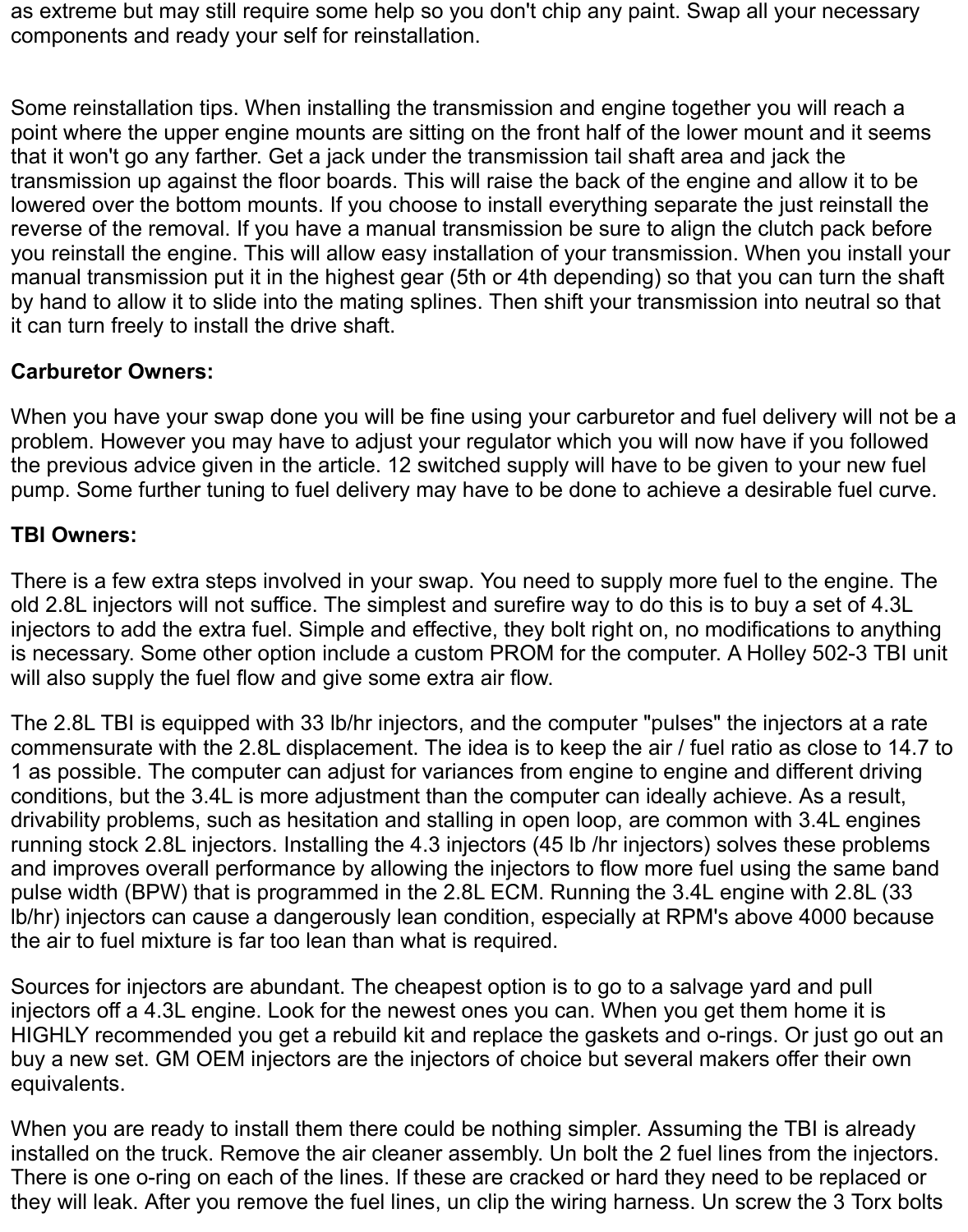holding the injectors to the base. Remove the injectors. If the injector base gasket is damaged then replace it. Now place the new 4.3L injectors on the base and screw them down. Reverse the rest of the procedures to finish the job. Start the truck or apply power to the fuel pump prime lead and check for leaks. If there are no leaks have fun!

## **Final Thoughts:**

This article was written twice. First it was based on installing a HT 3.4L crate engine into a 1988 Tahoe, small cab/long bed 4x2 truck with a 5 speed transmission. The decision to pull engine and transmission together was based on the author's previous experience changing a clutch. The top two bell housing to engine bolts are almost impossible to remove and the T-5 seemed more compact than an automatic so it seemed possible. Tractor trailer jack stands were used under the rear axle and the front air dam was almost on the ground. This might not be achievable by many people that don't have a level concrete floor and huge jack stands to work with. One alternative would be to strip off the intake and both heads. One person used to say you could then straddle the engine block and get at those two top bolts. Later this article was revised when the second author used a Camaro engine to install in a 1993 GMC Sonoma, extended cab, 5 speed. This author first removed the engine with the transmission, based on previous advice. But realized later it was better to remove the transmission from the bell housing instead. This is how the engine was reinstalled. The clutch pack was first aligned with an alignment tool.

Working alone, the first author spent almost thirty hours, working nights after work (used a bay in the shop at work) and one weekend to complete the swap. One shop mechanic helped for around 15 min. He had the idea to raise the transmission to get it to fit. A forklift was used to do the lifting and the shop parts washer allowed each part to be cleaned after it was removed. Groups of parts and their fasteners were stored in big zip loc bags and piled inside the cap covered bed. The crate engine was kept inside its bag until ready to dress w/ the parts off the 2.8L. It is easy to change the clutch when the transmission and engine are sitting on a skid!

The crate comes with a cardstock covering the intake area. This was removed and a bunch of clean rags covered this area and the cardboard was placed over the rags. The intake was installed after the engine was back in the truck and the distributor waited until the engine was filled with oil and the oil system was primed. You cannot use a wimpy drill to prime the system as the building pressure results in the need for a lot of torque to keep the oil pump turning. Make dams out of rags to keep the oil from spilling all over and prime the system until oil comes out of ALL the pushrods, the last few will take some time to get oil.

The second author did the swap in a house garage. However, it was very well equipped. Lots of help was on hand. The swap was done over a longer period of time and several modifications were made to the engine. Everything was cleaned when removed and then bagged or put in groups with its relating parts. The Camaro engine was fully rebuilt, cleaned and painted.

4X4 Swaps are similar. One person said that she did not even remove the transmission and transfer case from the vehicle and just left it supported by jack stands.

For further information you can always make a post on your favorite forum.

Written byMark Wismer (Wis Bang) Geoff Moore (geoffinbc)